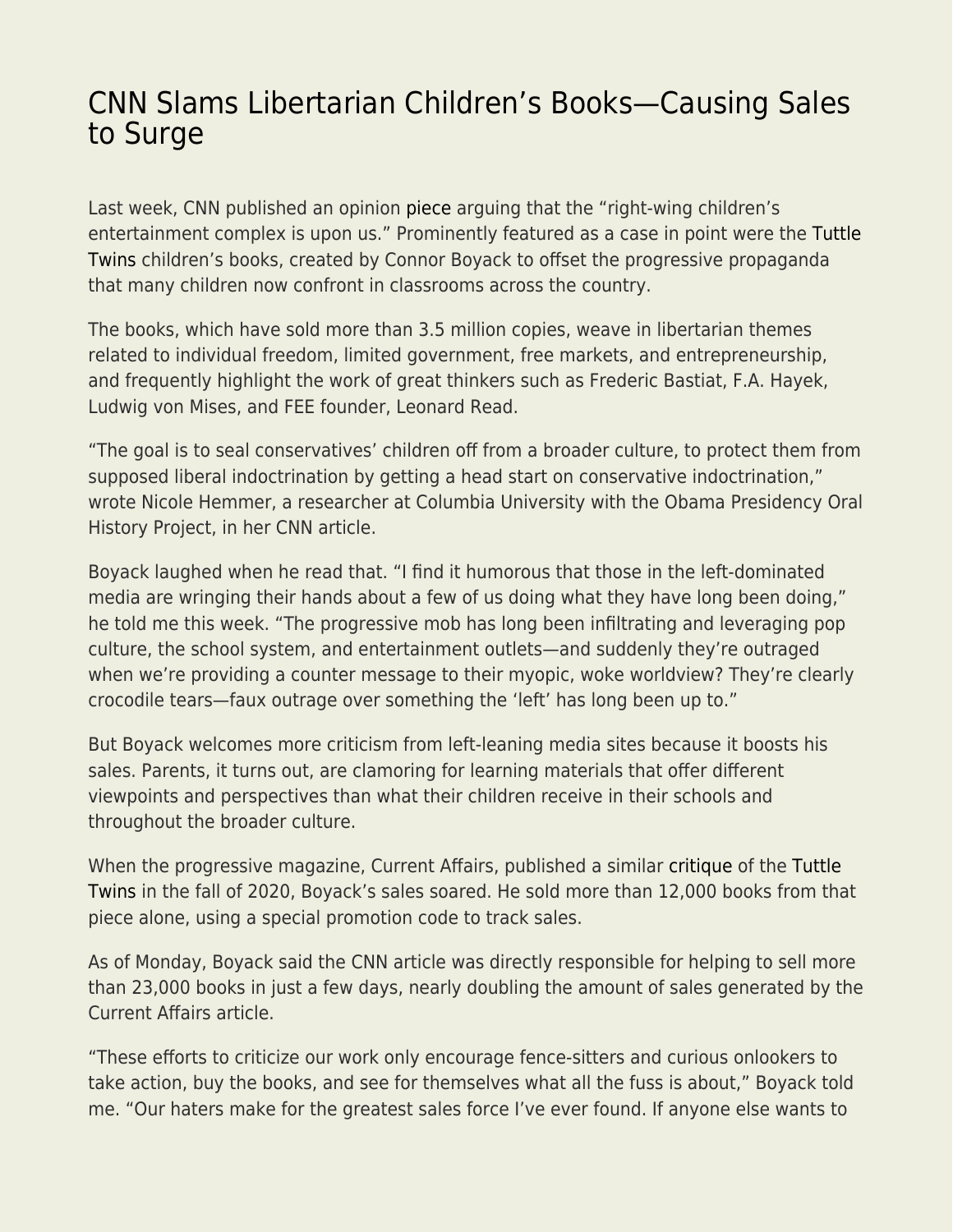attack our work and criticize the Tuttle Twins books, I'd really appreciate it."

Indoctrination of young people into a left-leaning political worldview has become increasingly noticeable, especially as both curriculum and corporations have become overtly political in recent years. But it's hardly a new phenomenon. "This is a multi-faceted problem that's been festering and growing for decades," Bonnie Kerrigan Snyder told me in our recent [LiberatED](https://podcasts.apple.com/us/podcast/liberated-podcast/id1608978473?i=1000554856242) podcast conversation. She is the author of the book, [Undoctrinate:](https://amzn.to/3L6CWuh) [How Politicized Classrooms Harm Kids and Ruin Our Schools—and What We Can Do About](https://amzn.to/3L6CWuh) [It.](https://amzn.to/3L6CWuh)

Kerrigan Snyder argues that students are increasingly having to self-censor and self-silence in both their K-12 and college classrooms if they happen to disagree with the dominant progressive cultural narrative. She adds that teacher education programs are similarly skewed, often tying a student-teacher's academic achievement to left-leaning political activism.

Books like the [Tuttle Twins,](https://tuttletwins.com/ref/skylerjcollins/) as well as Boyack's entire suite of learning materials geared toward young people of all ages, offer a cultural counterweight. They help children and teens learn about different perspectives and a different societal vision.

"Parents need to recognize that we're in an ideological war, and that our children's minds are ground zero for today's battle," Boyack told me. "And if parents don't recognize that this war is happening, they by default are going to lose."

He continued:

"Once we're engaged in the fight, it's not enough to simply play defense—to screen the content our kids watch, shelter them from the crazies, put parental blocks on their devices, and hope for the best. We have to go on the offense. We have to be intentional about exposing our children to sound ideas, true facts, and a worldview grounded in reality and principle. That's how we win. That's why the Tuttle Twins books and cartoon series exist—to help parents give their kids a foundational understanding of the ideas of a free society."

As more parents realize the ideas their children are continually exposed to, and how they are often antithetical to the principles of a free society, they are eager to consume content that offers an alternative perspective. Outlets such as CNN may be opposed to such content, but their opposition is good for business.